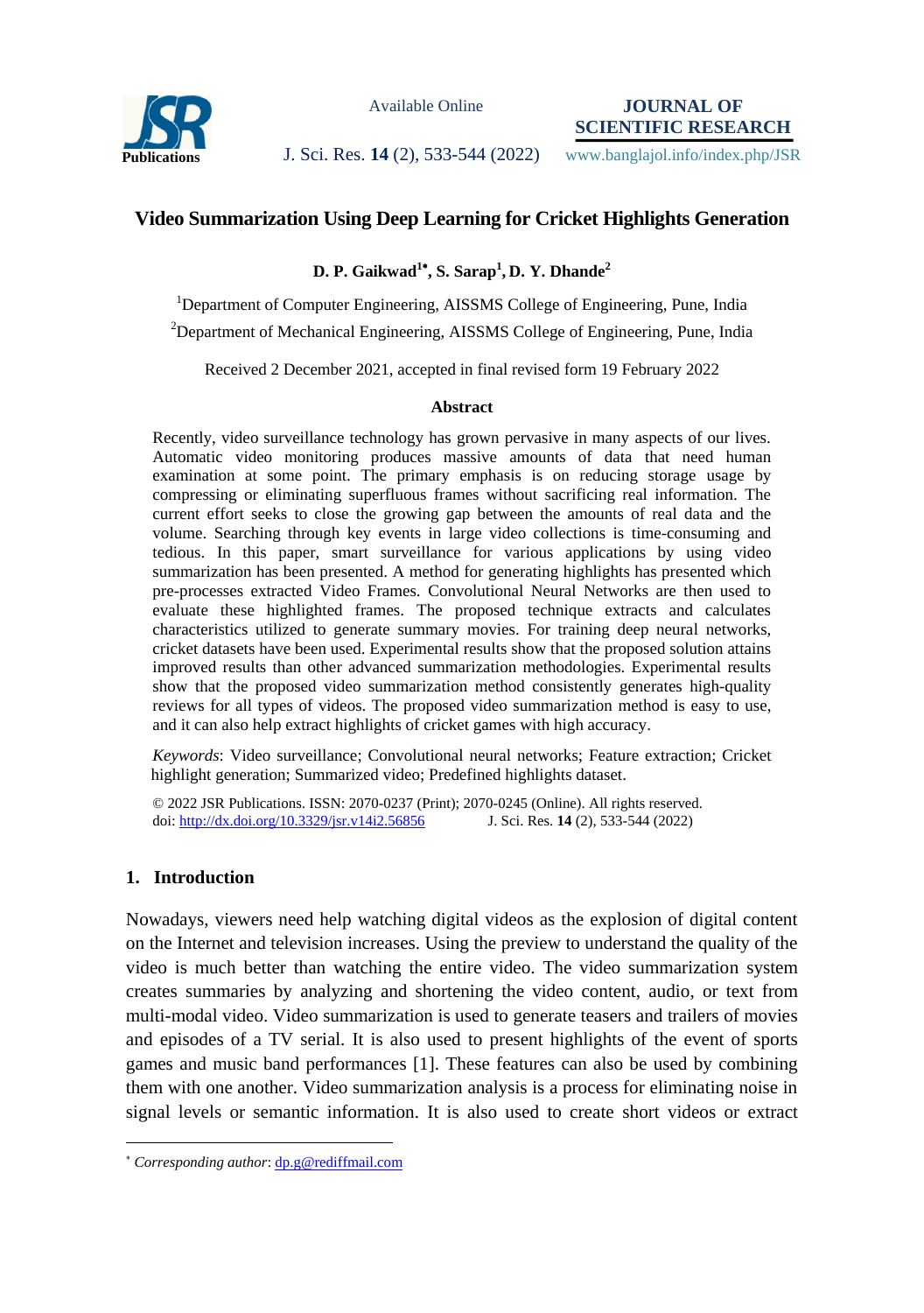keyframes that summarize the main content of a long complete video. The purpose of video summaries is to accelerate the scrolling of large amounts of video data while allowing optimal access and interpretation of video content [2]. After reading the review, users will quickly decide on the usefulness of the video. Depending on the plan and target audience, the final evaluation may include usability studies to determine the credibility and quality of the material. There are two types of video summarization, one is static and another is dynamic [3]. The picture abstract or static storyboard refers to static video summarization. Three main approaches are used to categorize static summarization. Three approaches; Shot segmentation, Schematic segmentation, and sample-based video segmentation, are among them. This method uses the keyframe method to select a frame or part of multiple frames of the video to create a video description. The dynamic video summarization methods generate a subset of the original video [4]. It is used to preserve the time-based components by performing the shot-level analysis. Dynamic video summaries use video extraction technology to compress longer videos into shorter videos. In complex video applications, the skimming textual processing approach is used. Using video summarization, the viewer can see shorter videos from the initial footage, which are difficult to interpret. Highlights of any game can describe the entire game to comprehend the entire video. Video summarization in mobile video descriptions can save memory, extend battery life and reduce the cost of downloading videos since many people transmit information such as football, movie, and music downloads online. In this information, video summary technology can speed up browsing, especially when indexing content. Video summarisations also can be used in surveillance tracking systems. Surveillance system using video summarisation faces many challenges such as dynamic processing, visual processing, and Data management [5].

Video summarization for a cricket match in the past few years has fascinated people in automated sports material processing [6]. The explosion of sports coverage on the internet is one of the main reasons. Sports enthusiasts will find it difficult to keep up with many sports events happening year-round. As a result, highlights serve as a valuable content source and let the audience stay up to date on what is happening without wasting too much time. Several surveys on video summarization for cricket highlights generation have already appeared in the literature. In one of the first works, Asim *et al.* [7] have proposed video summarization using the keyframe extraction method. It is based on comparing color features from frame patches. In this method, only benchmark datasets have been used for video summarization to validate the performance of the proposed approach. The system has not validated using several different types of datasets. Metal [8] has proposed a deep learning-based robust scheme to find interesting events. These events have joined together into an efficient summary. In this system, DVE mechanisms have achieved accuracy up to 98.43 %. The authors have used the transfer learning method for this summarisation. The accuracy of this system can be used by proposing new architecture of deep learning. Javed *et al*. [9] have proposed an automatic method for keyevents detection for video summarization for the cricket match. Initially, rule-based training is applied to detect excited audio clips in cricket videos. A decision tree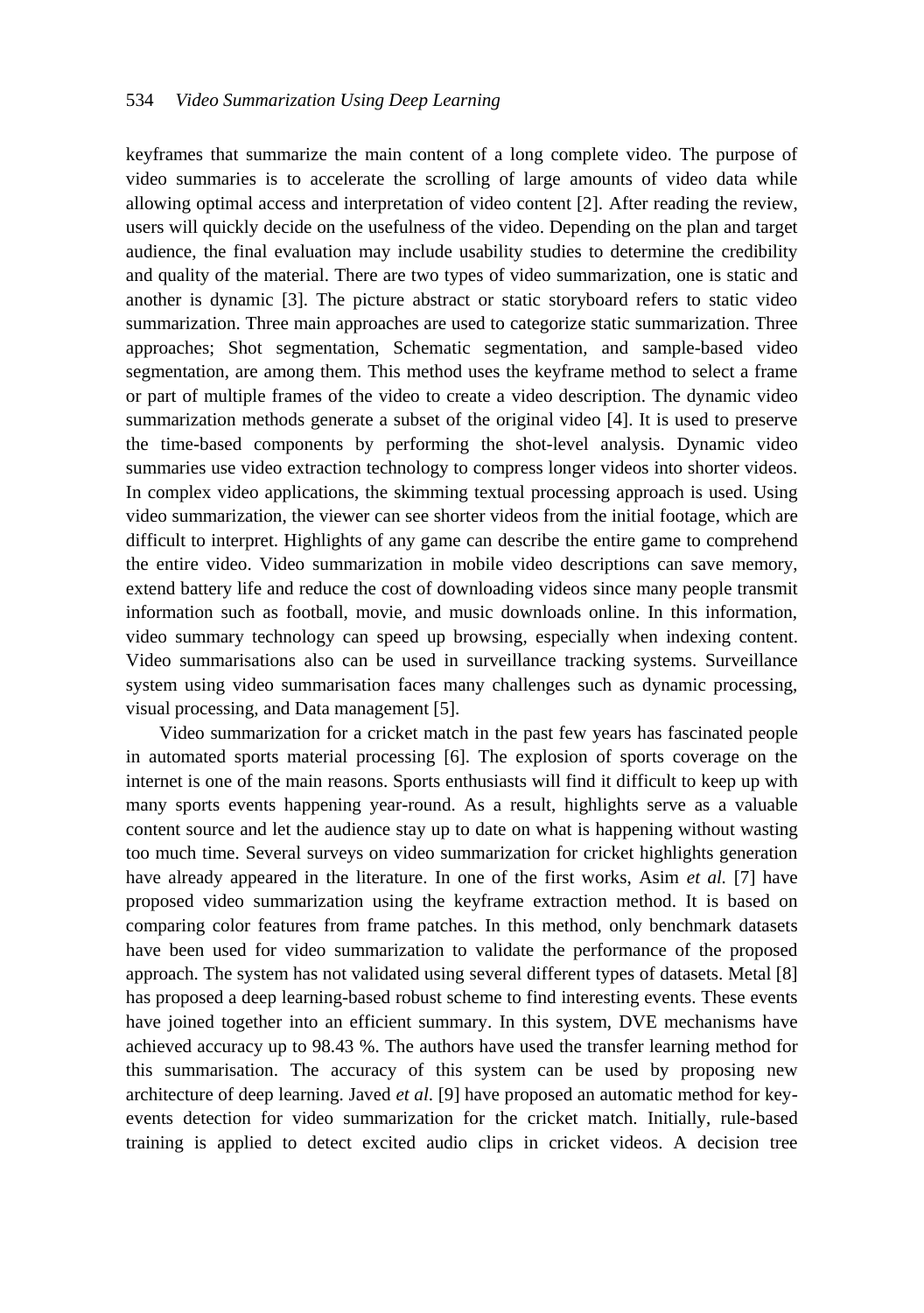framework is designed for video summarization. This system offers average accuracy of 95 %. Bhalla *et al*. [10] have proposed a novel technique for identifying and summarizing important events during a cricket match. This model takes the whole cricket match as input and produces the game's most important clips as performance. In cricket matches, visual character recognition, sound analysis, and replay detection have been utilized to extract critical occurrences such as lines, wickets, and other playfield events. From these events, the whole cricket match clip was then edited together. It also assessed the model using several qualitative and quantitative investigations. With an accuracy of the present, the suggested model identifies wickets, fours, and sixes, demonstrating the model's usefulness in real-world situations. In this method, the video clip is broken up into several video shots. The essential elements of these video snippets have been extracted as features to make match highlights. Shukla *et al*. [11] have suggested a paradigm for automatically producing sports highlights, emphasizing cricket. Cricket is a sport with complex rules and is played longer than most other sports. This work proposes a method for identifying and cutting out key events in a cricket match that takes into account both event-based and emotion-based features. Cues used to record certain activities include replays, audio intensity, player celebration, and playfield scenarios. To test the framework, s attempt to run a series of tests spanning from usage studies to a comparative study of highlights to those offered by official broadcasters. The widespread acceptance of the proposed model by consumers and the considerable overlap in both types of highlights demonstrate its utility in real-world scenarios. Jadon *et al*. [12] used a standard vision-based algorithmic methodology for correct feature extraction from video frames to overcome video summarization by unsupervised learnings. They suggested a deep learning-based feature extraction process, followed by several clustering techniques, to find an appropriate way of summarizing a video by extracting interesting mainframes. We contrasted the efficiency of these approaches on the SumMe dataset and found that deep learning-based feature extraction performed better in the case of dynamic viewpoint images. Karim [13] has presented VGRAPH, a simple yet effective video summarization tool incorporating color and texture capabilities. This approach focuses on segmenting the video into shots utilizing color features. It is used for gathering main video frames with the nearest neighbour graph built from the texture features of the shot representative frames. Furthermore, this proposal integrates and illustrates an updated appraisal strategy based on color and texture matching. The VGRAPH video summaries are compared to summaries created by others and ground reality summaries found in the literature. According to the experimental findings, VGRAPH video summaries are of better quality. Authors have used Video Fragments One frame per second pre-sampling, HSV (Hue-Saturation-Value color histogram for Temporal Video Segmentation. K-nearest neighbour graph (k-NNG) has been used to extract Key Frames. Zhang *et al.* [14] have proposed a query-conditioned three-player generative adversarial network. In this work, the joint representation of the user query is learned by the generator. The discriminator is used to discriminate the real summary from a generated and a random one. The generator and discriminator are trained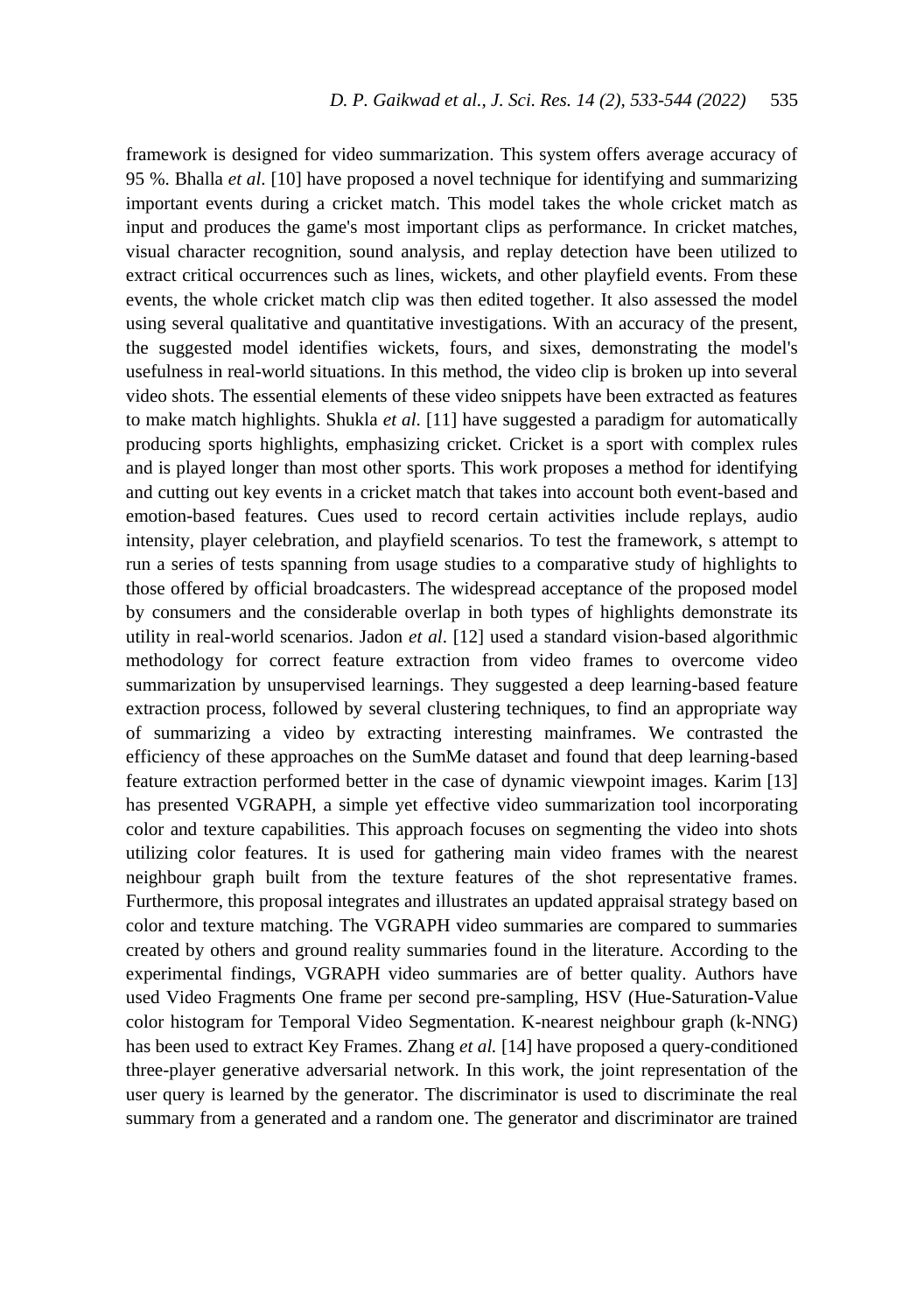using a three-player loss. This method is capable of forcing the generator to learn better summary results. It also helps to avoid the generation of random trivial summaries.

In the literature survey, it is observed that the existing system has some drawbacks such as less accuracy, more time for training, and lower detection rates. Motivated by these observations, it is aimed to fill these gaps in the literature by presenting deeplearning-based video summarization. In this paper, a new method for automatically generating cricket high-lights, photographs, emphasis on cricket have presented. The main objective of the proposed system is to abstract the video to reduce the time consumed to send and watch the video and examine the most important events from large video databases. Another objective was to save space by compressing or removing redundant frames without sacrificing actual content. Moreover, the main thought was to measure the system's performance using different datasets. The four major occurrences in cricket matches containing wickets, borders, six-pointers, and landmarks are extracted using event-driven features. The excitement features are used to distinguish the remaining significant cases. Instead of optimizing for representation, it is tried to find methods for video summaries (such as OCR, HOG, HSV, etc.), highlights, or fascinating moments in work images. Several new methods have been developed. Rather, the focus has been given to cricket videos because they provide more structure and indicators. Several research conferences have been dedicated to video summarization over the last two decades. An outline should be as short or concise as possible, according to the specification, to allow for easier video browsing.

On the other hand, it can be exact to include as many distinct and useful services as possible. To achieve both elegance and informativeness, the key to video summarization is assessing the importance of various media clips and selecting the most significant ones used for the generation of summarized videos. The rest of the paper is organized as follows. Section 2 has dedicated to describing the proposed video summarization using deep learning. In section 3, experimental results have been discussed. Finally, in section 4, the paper has concluded with future scope.

## **2. Proposed Video Summarization Using Deep Learning**

In this paper, an innovative method for automatically creating cricket highlights has been proposed. Event-driven features retrieve the four main events in a cricket match. Wickets, borders, sixes, and landmarks are identified using excitement features, while other significant occurrences are identified using wickets, borders, sixes, and landmarks. Highlights are produced based on events. Many cricket matches and highlights have looked to collect a list of incidents in those broadcasts widely regarded as significant. Different analogies in video shots have been used to act boundaries, sixes, and wicket falls. When numbers of runs between two consecutive video shots are equals to four, then detected as four runs. When a border is visible, then six runs are considered. When the amount in the wicket column rises by one with two consecutive video shots, the wicket is said to have dropped. Excitement-based video summarization has been proposed based on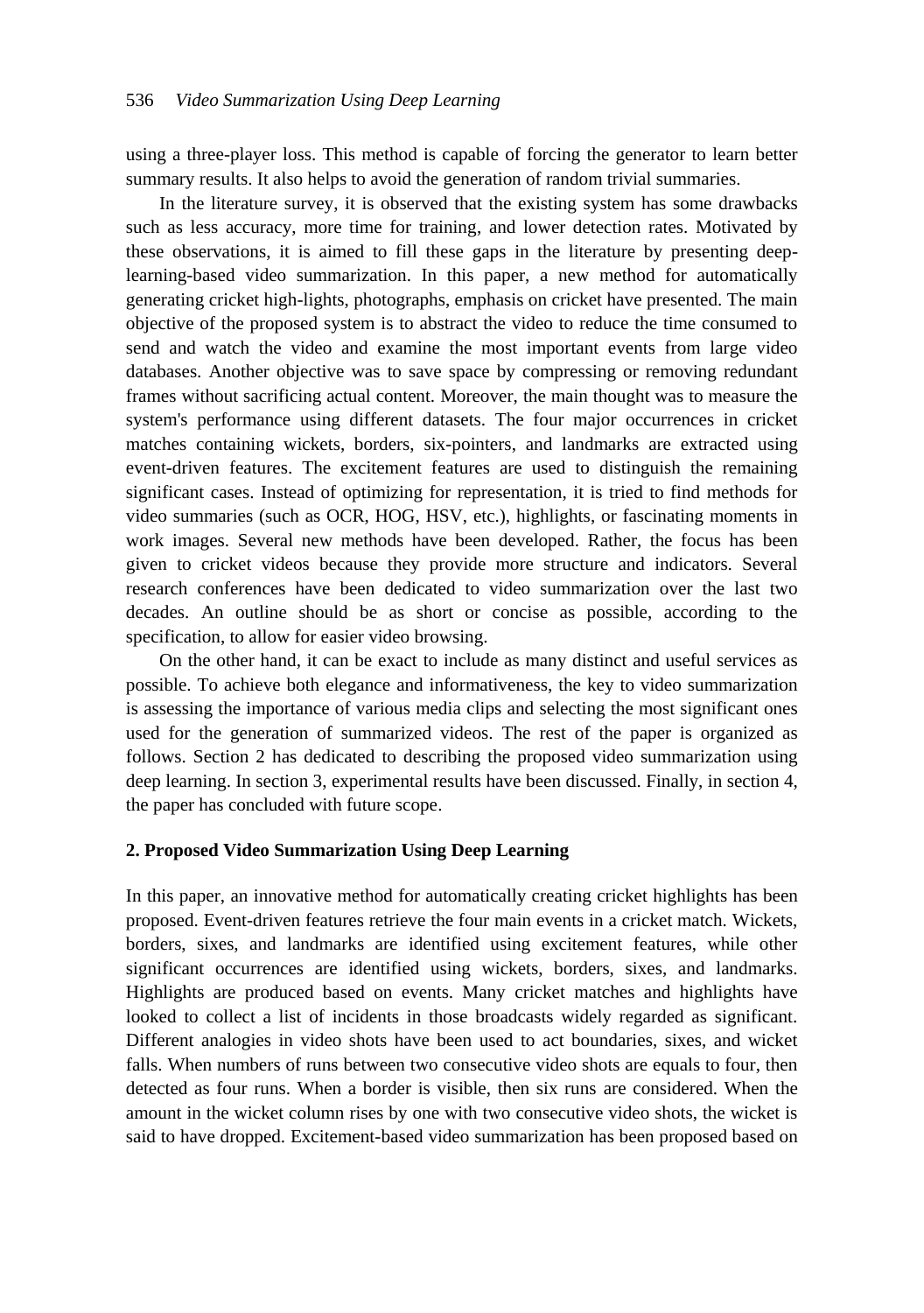the volume of audio, crowd appeals, loudness. These three parameters detect important game events. Milestones and random occurrences have been detected using audio features, such as boundaries, sixes, and wickets, as well as grab drops. Posed architecture of video summarization has shown in Fig. 1. The architecture consists of two main modules one is system input, and the second is system output. Following different steps of proposed architecture have been explained in short.



Fig. 1. The proposed system architecture.

## **2.1.** *Video extraction and pre-processing*

Video is a combination of images in sequence. FFMPEG is used to extract frames from any video format. Video frame extraction is done at 25 frames per second. Each frame is saved with a number to create a summary later. Evolves converting the frame into the grayscale image of 128×128. Once the image is resized, it will be sent to Convolutional Neural Network for matching.

## **2.2.** *Train dataset*

The proposed summarization framework is verified on 3 data sets, i.e., TVsum50, SumMe, ADL, for edited videos, short raw videos, and long raw videos, respectively [9].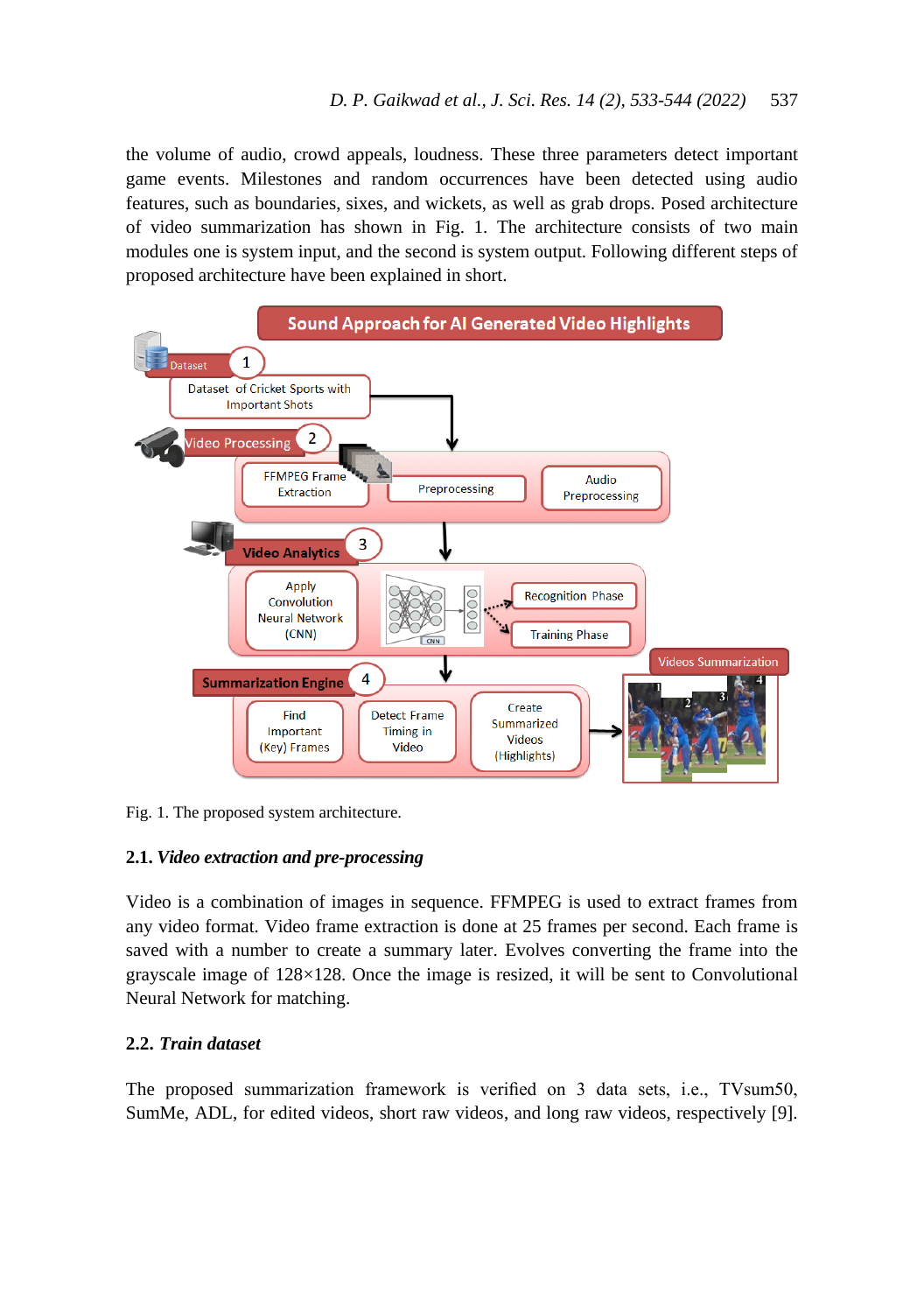The proposed framework is compared with various popular editing and raw video approaches based on these data sets.

#### **2.3***. CNN training on a predefined high-lights data set*

The different layers of a CNN are the convolutional layer, the pooling layer (Max, Avg.), the ReLU layer, and the fully connected layer. CNN is used to train the video analysis engine to recognize important frames in the video.

#### **2.4.** *Feature extraction and highlight generation*

In this paper, features have been extracted using a convolution neural network and suggested by Gupta and Sowmya [15,16]. Frame number-wise important frames will be stored. Each frame number will be mapped to that video duration; an additional 5 seconds before and after duration will be added to catch the exact highlight. Generated Frame numbers are clubbed to form a 25 fps video. A convolutional neural network is used to extract features for training purposes. A Three-layer CNN network is used to train the network. Fig. 2 depicts the overall steps for feature extraction. The following sequence of the process has been followed for feature extraction.

Input  $\rightarrow$  frames of timing 25 frames per second (FPS)  $\rightarrow$  45 frames for 2.1-sec  $\rightarrow$ Output (Extracted Features) weightage. Fig. 2 shows different steps for feature extraction.



Fig. 2. The steps of keyframe extraction.

## **2.5.** *The proposed algorithm for video summarization*

Video summarization procedures help to create a compressed form of the original video. The Convolutional Neural Network is used to present a different course for keyframes extraction. Frame by frame, the technique works for videos. Reliant on their order, the out-of-work frames are detached first. To extract high-level function vectors, Convolutional Neural Network is used. Frame quality descriptors are further separated into key and non-key frames. Benchmark databases of cricket match images were used to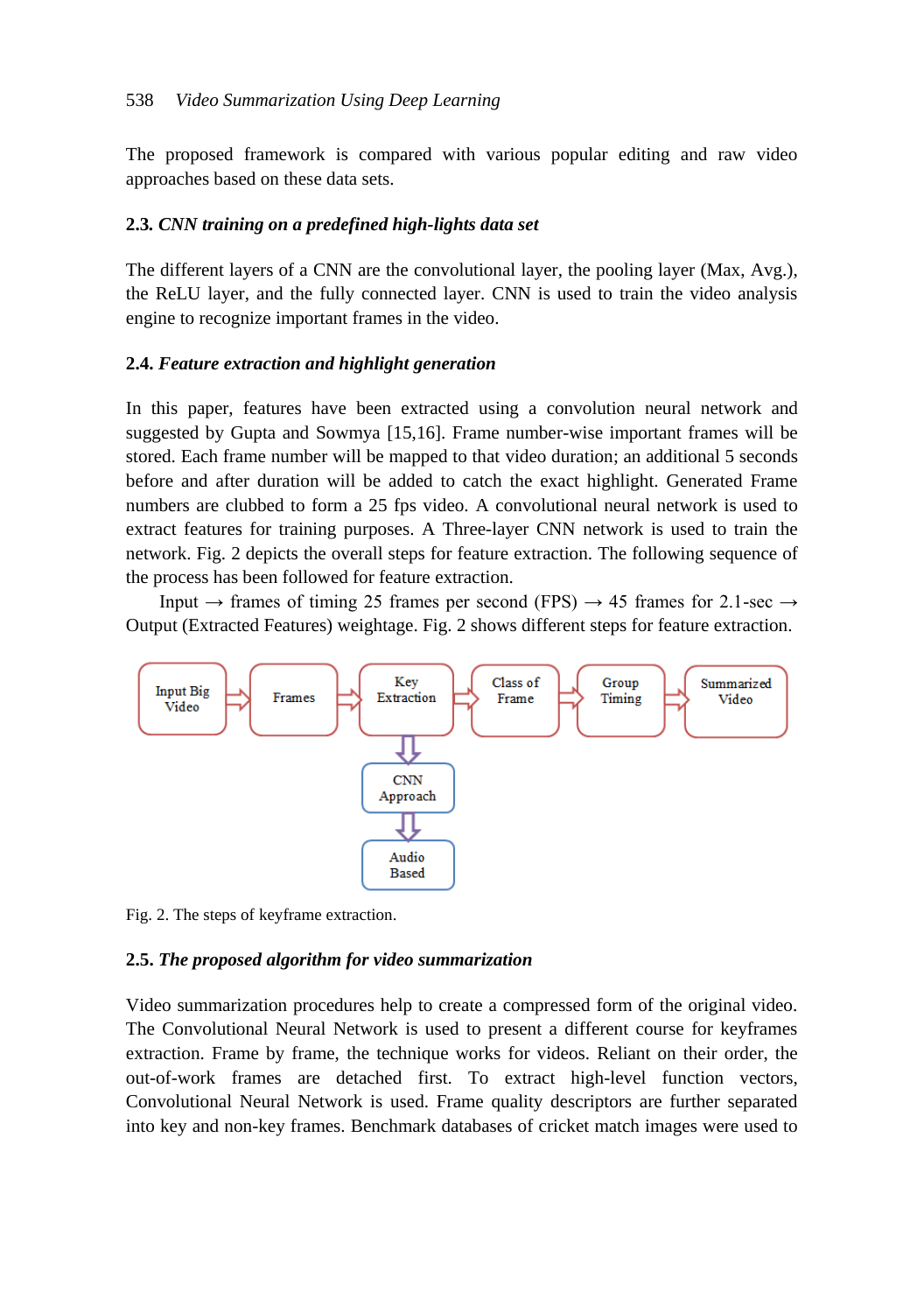endorse the method. Following Algorithm 1 summarises the process of proposed video summarization.

#### **Algorithm 1: General algorithm for video summarization**

- Step 1. Start by transferring a picture to the first coevolutionary sheet.
- Step 2. Construct a convolutional kernel for image sharpening or smoothing.
- Step 3. Convolutional neural network: Use filters to remove appropriate features from the input image before passing it on.
- Step 4. Striding and Padding for reduction of number of features.
- Step 6. Use Activation Function to understand non-negative linear values from real-world data.

Step 7. Use Pooling layers are also used to drastically condense the number of parameters.

Step 8. Use a completely linked layer to train the network.

### **3. Experimental Results and Analysis**

For output evaluations, we select YouTube cricket sports videos based on varying lengths of time and edited and raw encoding. India and Pakistan cricket match videos are used for the experiment. The data set is 5.88 GB in size. The videos are 3-20 minutes long, and some are 3 hours each. In Fig. 3, the dataset used for training has shown. Fig. 4 shows the extracted frame for training the convolution neural network. In Fig. 5, the timeline of video highlights has depicted. Timings indicate highlights time duration within the video.



Fig. 3. Dataset view.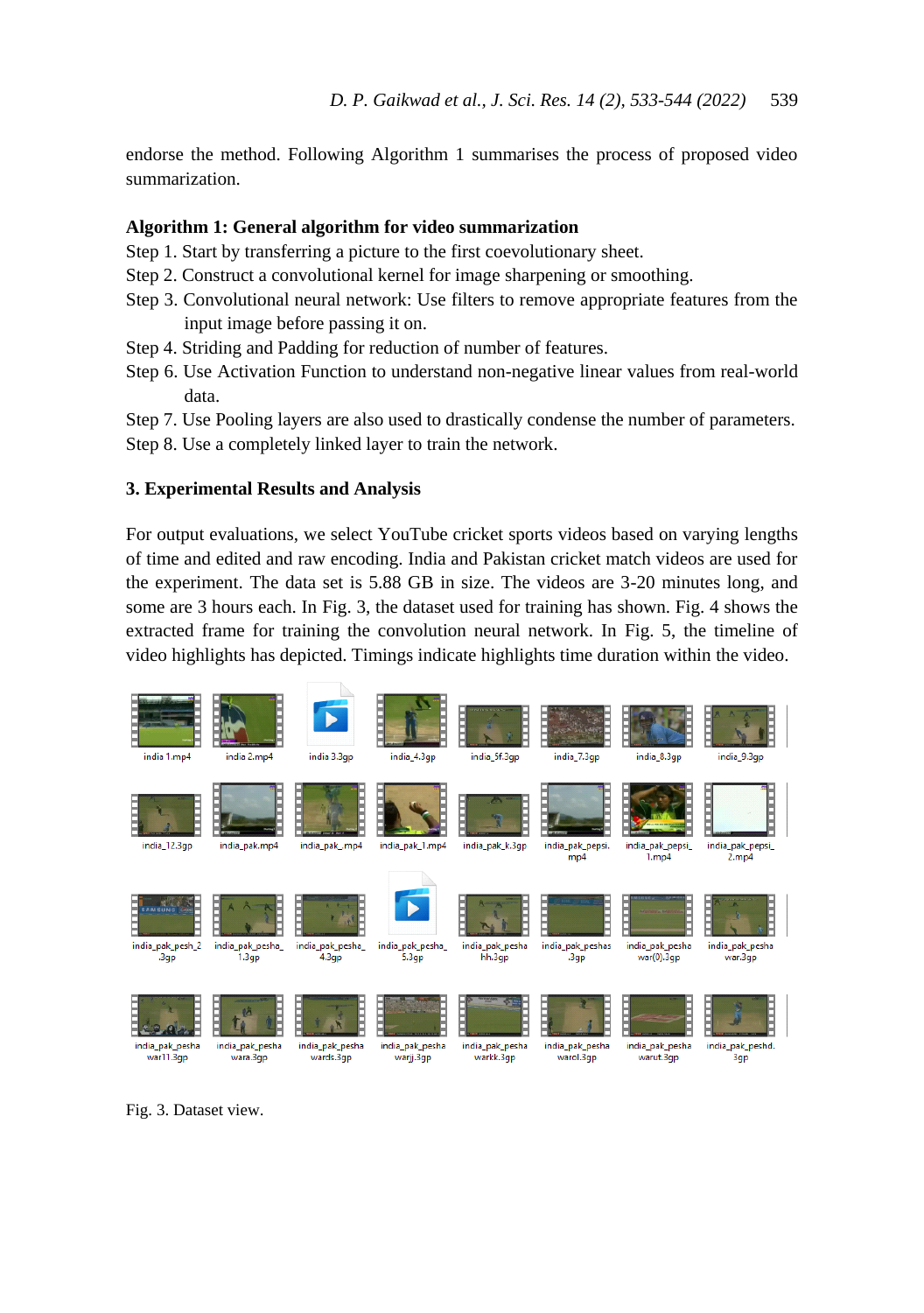

Fig. 4. Frame extraction from video.



Fig. 5. Video Highlight Timeline.

Fig. 6 is used to depict the determined number of peaks in sound transmission. In Fig. 7, the extracted audio from the video has shown.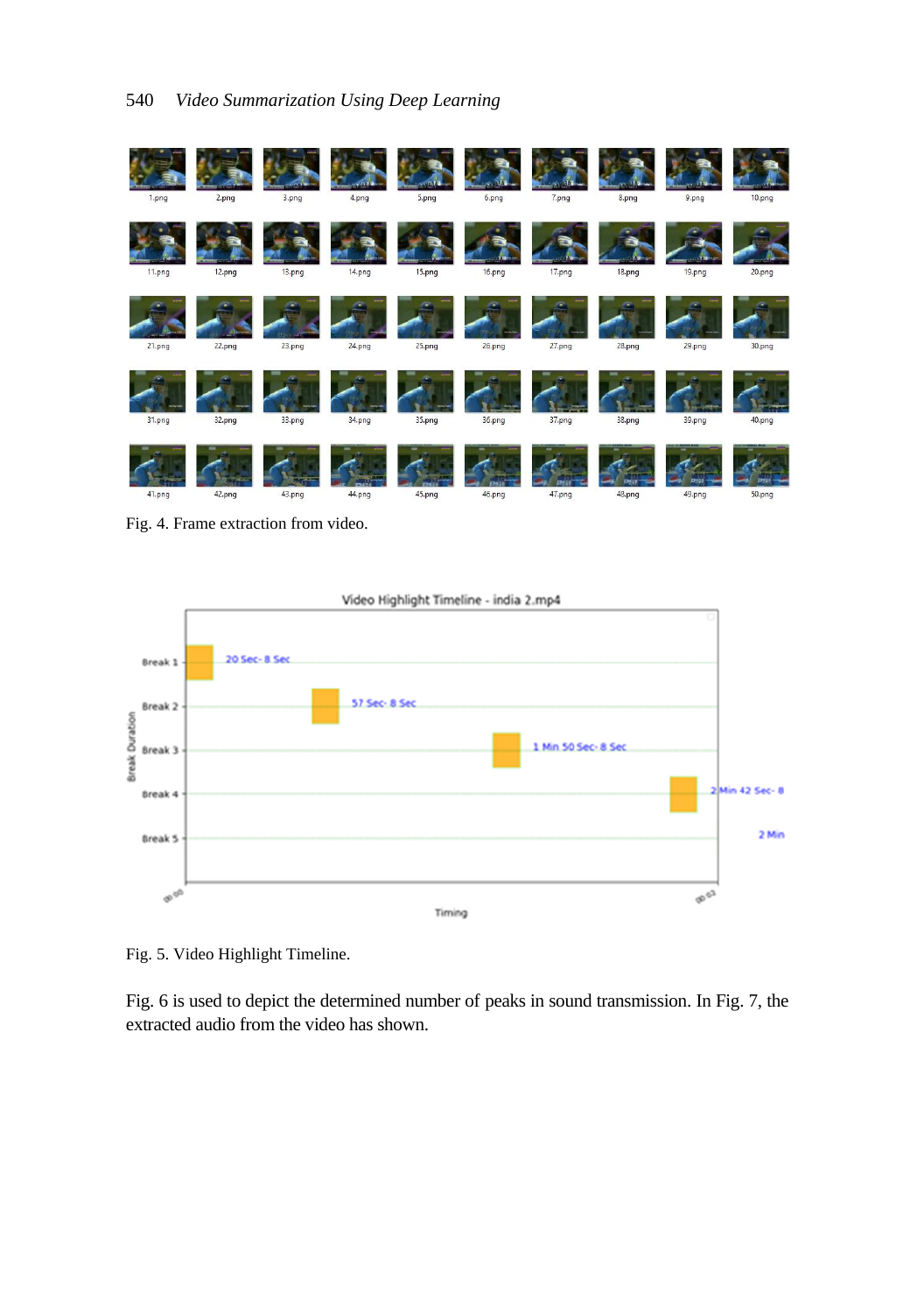

Fig. 6. Timing v/s sound intensity.



Fig. 7. Extracted audio from video.

Generated highlights can cover only important sections or highlights of the entire video, devoid of watching the full news and of several hours. The system uses extracted Video Frames for pre-processing. After that, there are these highlighted frames. Convolutional Neural Network is used to analyze the data. Features are identified as a result of this analysis. Extracted and calculated data is used to create summarized videos. The data file contains the cricket videos with the MP4 file format. They contain different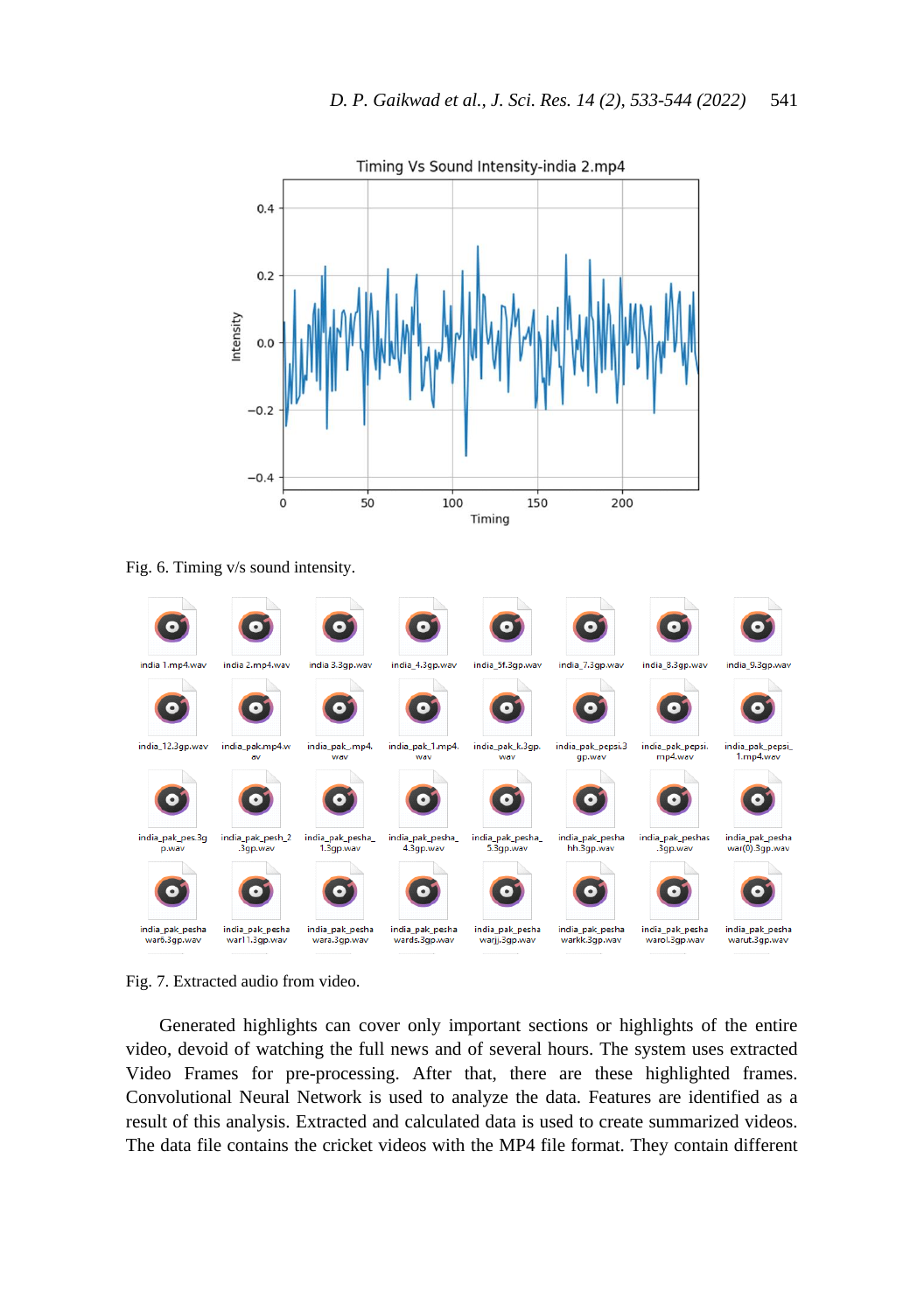classes like Batting shot(N), Catch(L), LBW(R), Sixes(A), Boundary hit(P), Normal(V). For training and testing purposes, it uses 74 videos. The outcomes are divided into six categories. The classes and their labels are listed in Table 1 below.

Table 1. Classes of video summarization.

| Sr. No. | Class               | Class Label |
|---------|---------------------|-------------|
|         | <b>Batting Shot</b> | N           |
|         | Catch               | L           |
| 3       | LBW                 | R           |
|         | <b>Sixes</b>        | А           |
|         | <b>Boundary Hit</b> | Р           |
|         | Normal              |             |

The following matrices have been used to evaluate performances of video summarization in terms of precision, sensitivity, and F-score values. Based on the above TP, TN, FP, and FN values, the Accuracy, Precision is calculated using the formulae below. Equations "Eq. 1" to "Eq. 4" have been used to calculate precision, sensitivity, Fscore value, and accuracy, respectively.

$$
Precision = \frac{TP}{(TP + TN)}
$$
 (1)

$$
Sensitivity = \frac{TP}{(TP+FN)}
$$
 (2)

$$
F - Score = \frac{(2*TP)}{(2*TP + FP + FN)}
$$
\n<sup>(7D+TN)</sup>

$$
Accuracy = \frac{(TP + TN)}{(TP + TN + FP + FN)}
$$
 (4)

Table 2 shows the confusion matrix on all classes. In Table 3 and Fig. 8, accuracy and precision values have shown in different classes.

| Classes | TP   | TN   | FP  | FN  |
|---------|------|------|-----|-----|
| Class N | 1971 | 9501 | 37  | 29  |
| Class L | 1940 | 9532 | 83  | 60  |
| Class R | 1891 | 9581 | 195 | 109 |
| Class A | 1786 | 9686 | 137 | 214 |
| Class P | 1958 | 9514 | 36  | 42. |
| Class V | 1926 | 9546 | 40  | 74  |

Table 2. Confusion matrix for the six classes**.**

Table 3. Confusion matrix for the six classes.

| Classes             | Class Label | Accuracy % | Precision |
|---------------------|-------------|------------|-----------|
| <b>Batting Shot</b> | Class N     | 99.42      | 98.15     |
| Catch               | Class L     | 98.76      | 95.89     |
| LBW                 | Class R     | 97.41      | 90.65     |
| <b>Sixes</b>        | Class A     | 97.03      | 92.87     |
| <b>Boundary Hit</b> | Class P     | 99.32      | 98.19     |
| Normal              | Class V     | 99.01      | 97.96     |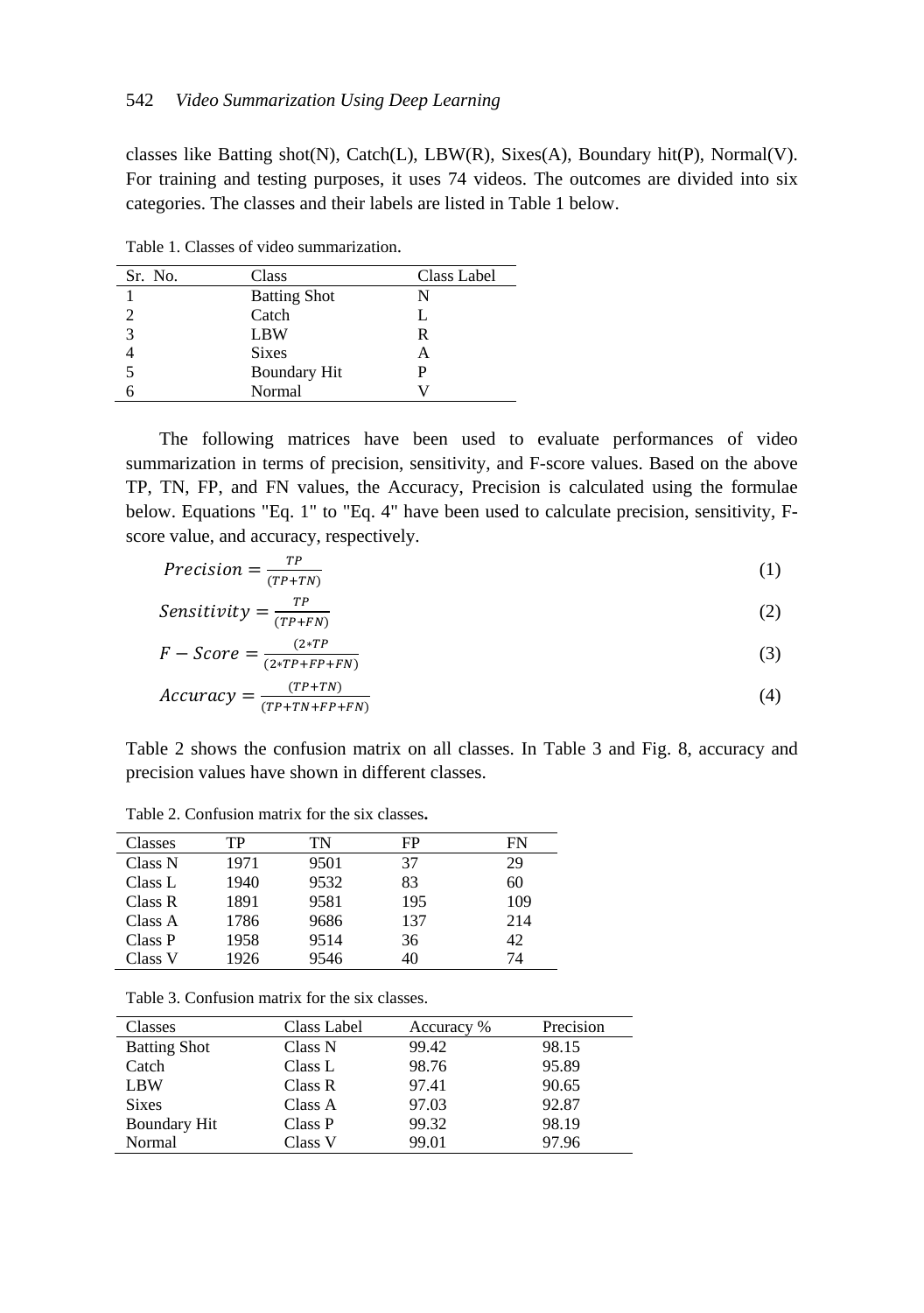

Fig. 8. Performance of proposed method in terms of accuracy and precision.

Overall, the proposed method for video summarization offers 99 % in almost all classes which is more accurate than the proposed summarization system reported by Muhammad *et al*. [8] and Javed *et al*. [9].

## **4. Conclusion**

In this paper, the video summarization system has been studied and proposed a video summarization system using a convolution neural network. A summarization method produces an abstract version of its inputs for user consumption. With so much data on social media, it is critical to explore the text to find information and apply it to a wide variety of users. This research work aims to bridge the gap between the increasing amount of data produced and the number that can be successfully checked manually. This research work proposed a novel methodology for video summarisation have presented in which the automatic selection of important keyframes takes place. It only trims the original video to obtain meaningful keyframes for the entire video story, and after the combination of generated keyframes, the summarizing video is displayed. Examining the most important incidents from large video databases takes time and effort. The following key points were included in the completed work. In this research, excitability estimates in cricket videos are used to create automatic highlights. These featured keyframes are then analyzed using Convolutional Neural Networks. It is a video summarization system that uses extracted keyframes for pre-processing. This analysis extracts and calculates features and summarises them. Videos are generated. In the future, experiments on various forms of footage, such as sporting videos and monitoring device videos, will be conducted. It is also possible to add more activities like different sports, daily activities, etc., and to use for a smart surveillance system.